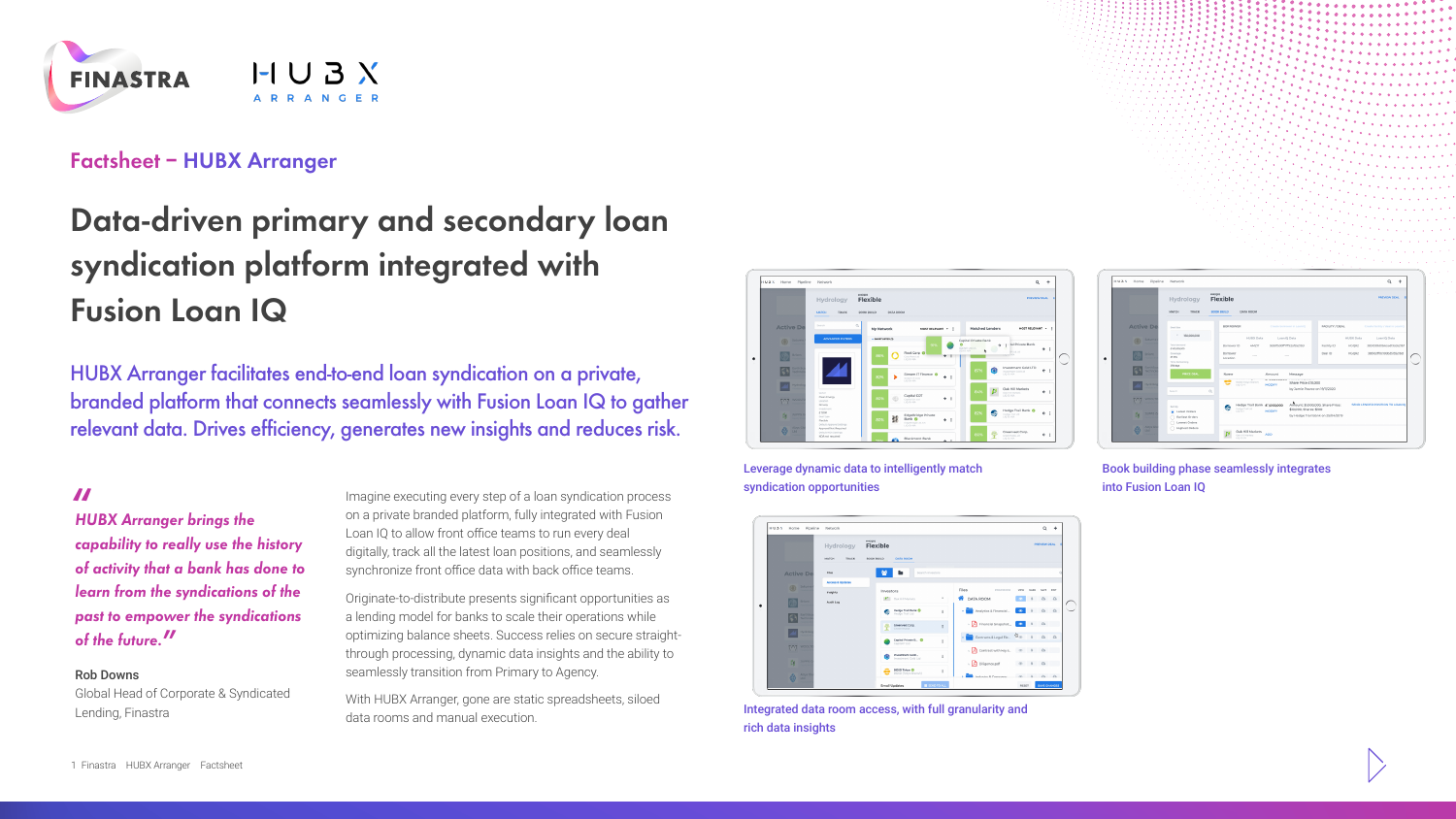## **Key Features**

- $\vee$  Multi-sided platform that enables digital interaction between lead arranger, borrower and lender group to facilitate straight-through processing
- $\checkmark$  Continuous journey for lenders from initial discussions through to closing and repayment – capturing and enabling unique data insights and analytics
- Bank-branded, data-driven
- $\vee$  Delivered as a package offering two-way integration with Fusion Loan IQ

## **How it works**

**<sup><sup>1</sup>O**</sub> HUBX Arranger supports all stages of</sup> the syndication bookbuild process in a single solution. With full integration into Fusion Loan IQ, it offers straightthrough processing for automated deal, facility and lender position onboarding. with real time analytics on active deals, loan books and lender networks, banks can make better decisions, driving revenues while enhancing operational efficiency.

The combination of HUBX Arranger with Fusion Loan IQ creates a secure and efficient foundation for digital transformation. It offers a single solution to manage the loan lifecycle from origination to syndication, facilitating bookbuilding to close, on an internal platform covering every execution stage.

#### **Broad reach**

HUBX Arranger unlocks the ability to execute every deal digitally - from large syndicated deals to small secondary transactions, serving every stakeholder with the latest, relevant data and tools. It offers a bank-branded portal for all deal activity enabling front-to-back workflows, leveraging data science models to facilitate distribution and receive feedback in real time.

### **Innovative platform**

The ability to efficiently collect and interpret dynamic data across every step of a transaction presents a significant strategic opportunity for every organization. Supporting either shared architecture, private cloud or on-premise deployment, HUBX Arranger offers API integration with other bank systems such as KYC and CRM, and out-of-the-box integration with Fusion Loan IQ. Financial institutions have access to new data-driven insights as well as a complete end-to-end view of the lending journey.

#### **Simplicity and efficiency**

Integration of HUBX Arranger with Fusion Loan IQ simplifies system architecture incrementally, creating a platform-based solution that leverages a single data model with common scalable processes. Operating models can be gradually centralized and standardized across all business lines and brought in line with best practice. Automating complex transaction onboarding reduces operational risk and cost, allowing the business to focus on high value deals.

HUBX Arranger builds productivity by improving communication and automating key activities through the syndication bookrunning process.



**BUDENT Lower cost, better compliance**<br>HUBX Arranger takes away the ne **HUBX Arranger takes away the need for** fragmented legacy technology supplied by multiple vendors. Plus it simplifies integration, whilst simultaneously creating unified source of data for regulatory reporting.

> *To book a demo, [contact us](https://www.finastra.com/contact/sales) today*